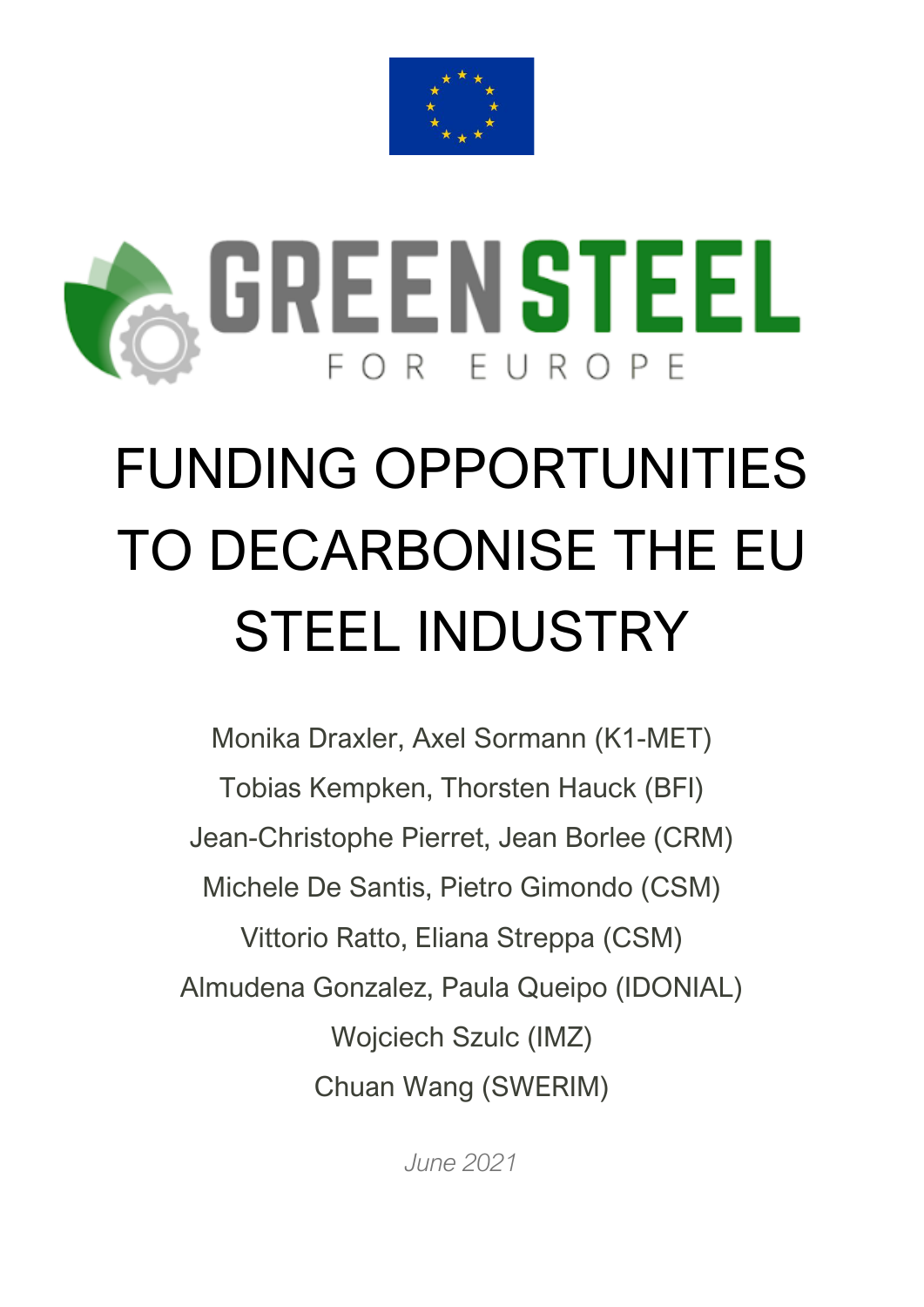## **Executive summary**

**Climate neutrality by 2050** is one of the main policy priorities of the European Union (EU), as outlined in the December 2019 European Commission (EC) communication on the **European Green Deal** (EGD). In addition to being the EU's response to challenges related to climate and the environment, the EGD is also a growth strategy that aims to **transform the EU into a fair and prosperous society**, with a modern, resource-efficient and competitive economy.

The transition to a climate-neutral society is not only an urgent challenge but also an **opportunity to build a better future for all economic sectors**. By aligning actions in critical industrial areas through policy, the EC can lead the way to achieving climate neutrality while continuing to drive new business models, guiding private investment, especially in new technological solutions. Developing such solutions, however, will not be easy.

The **Covid-19 health crisis** has hit the European economy hard, causing a sharp technological slowdown, a fall in the EU's gross domestic product (GDP) and an unprecedented situation of uncertainty. The severe lockdown restrictions imposed to contain the spread of the virus have slowed down the EU's industry, supply chains and production lines, with serious economic implications. In particular, consumption has dropped as jobs have been lost, income has fallen and the public's appetite for buying has declined because of confinement measures closing shops.

**Energy-intensive industries** (EIIs), among others, the steel sector provide materials and goods that are necessary for the European way of life, and significantly contribute to GDP and employment. EIIs require a considerable amount of energy, directly or indirectly producing greenhouse gases (GHGs), and are responsible for at least 15% of the EU's emissions. Carbon dioxide  $(CO<sub>2</sub>)$ , the GHG most relevant to the steel industry, is difficult to mitigate with conventional technologies.

Consequently, **research and innovation** (R&I) are fundamental for the development of 'breakthrough technologies' that would allow for compliance with the climate change targets of the EGD while maintaining global competitiveness. Creating the conditions for such innovations at the industrial and commercial scale, however, requires political support and important investments by industry. In other words, a **coordinated approach** is needed to change production routes, trade and consumption. This implies an unprecedented technological transformation and substantial funding. To bolster this effort and foster innovative approaches, in May 2020, the EC presented a wide-ranging package for the period 2021-27 combining the future **multiannual financial framework** (MFF, €1,074.3 B) and a specific recovery effort under **Next Generation EU** (NGEU, €750 B).

The purpose of this report is to analyse all main, relevant financial instruments for an **overview of the funding available to reach the zero GHG emissions target in the steel sector set by the EU for 2050**. In particular, this report considers a wide range of programmes relevant to the steel sector, both public and private: **25 EU programmes** (19 public and 6 private), **24 private funding opportunities** (mainly from banks, including both conventional instruments and green bonds), and **81 national and regional instruments** (from 11 countries). The member states involved in this research and mapping exercise (Austria, Belgium, Finland, France, Germany, Italy, Luxembourg,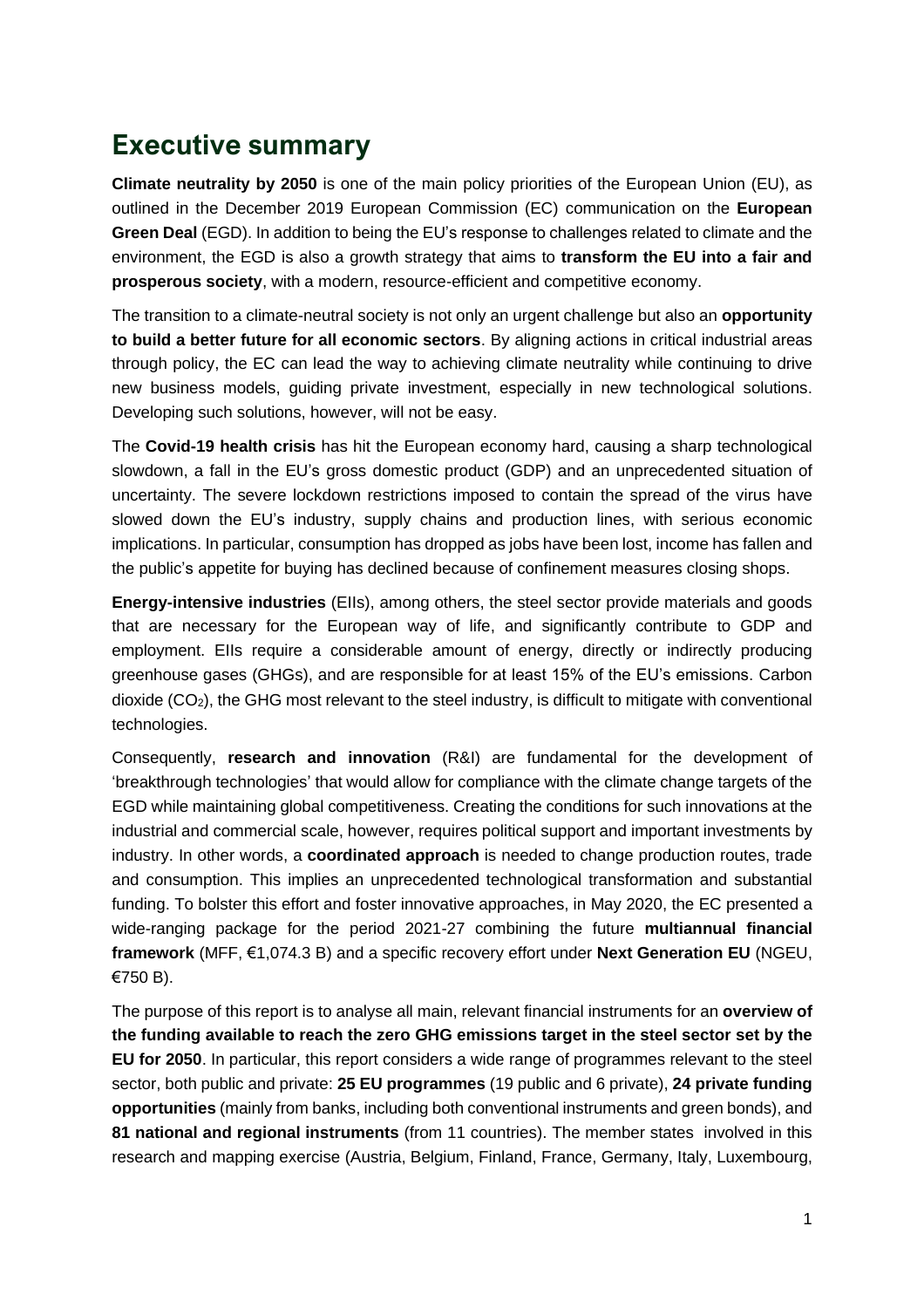the Netherlands, Poland, Spain and Sweden) account for **at least 90% of the EU steel production and 80% of CO<sup>2</sup> emissions** from all EU steel plants.

### **EU public funding opportunities**

Of all the public funding instruments available at European level, the following are significant:

- **Horizon Europe (HEU, €100 B)**, the EU's main funding programme for R&I;
- the **Clean Steel Partnership (CSP)**, the key alliance for CO<sub>2</sub> emission reduction in the steel sector, supported by the EU with funding from HEU;
- the **Research Fund for Coal and Steel (RFCS)**, providing funding for generally smaller R&I breakthrough projects in clean steelmaking;
- the **LIFE programme**, an environment and climate initiative that may provide additional support to the transformation of EU production and distribution, including the steel sector, into a clean, circular, energy-efficient, low-carbon and climate-resilient economy;
- the **Innovation Fund (IF)**, the funding programme for the demonstration of innovative low-carbon technologies; and
- the **European Green Deal Investment Plan (EGDIP)**, the **Just Transition Mechanism (JTM)** and various other EU instruments, not only for research, development and innovation (R&D&I) but also for first-of-a-kind and infrastructure and skills projects.

The **funding programmes dedicated to the specific investment needs of the EU steel industry** (see GREENSTEEL D2.2 Report on Investment needs) are not sufficient. Overall, only about  $\epsilon$ 2 B of available EU public funding would be usable for activities aiming to reduce  $CO<sub>2</sub>$ emissions in the steel sector for the period 2021-30. An overview of the EU programmes supporting steel sectors is sketched in Figure 1.



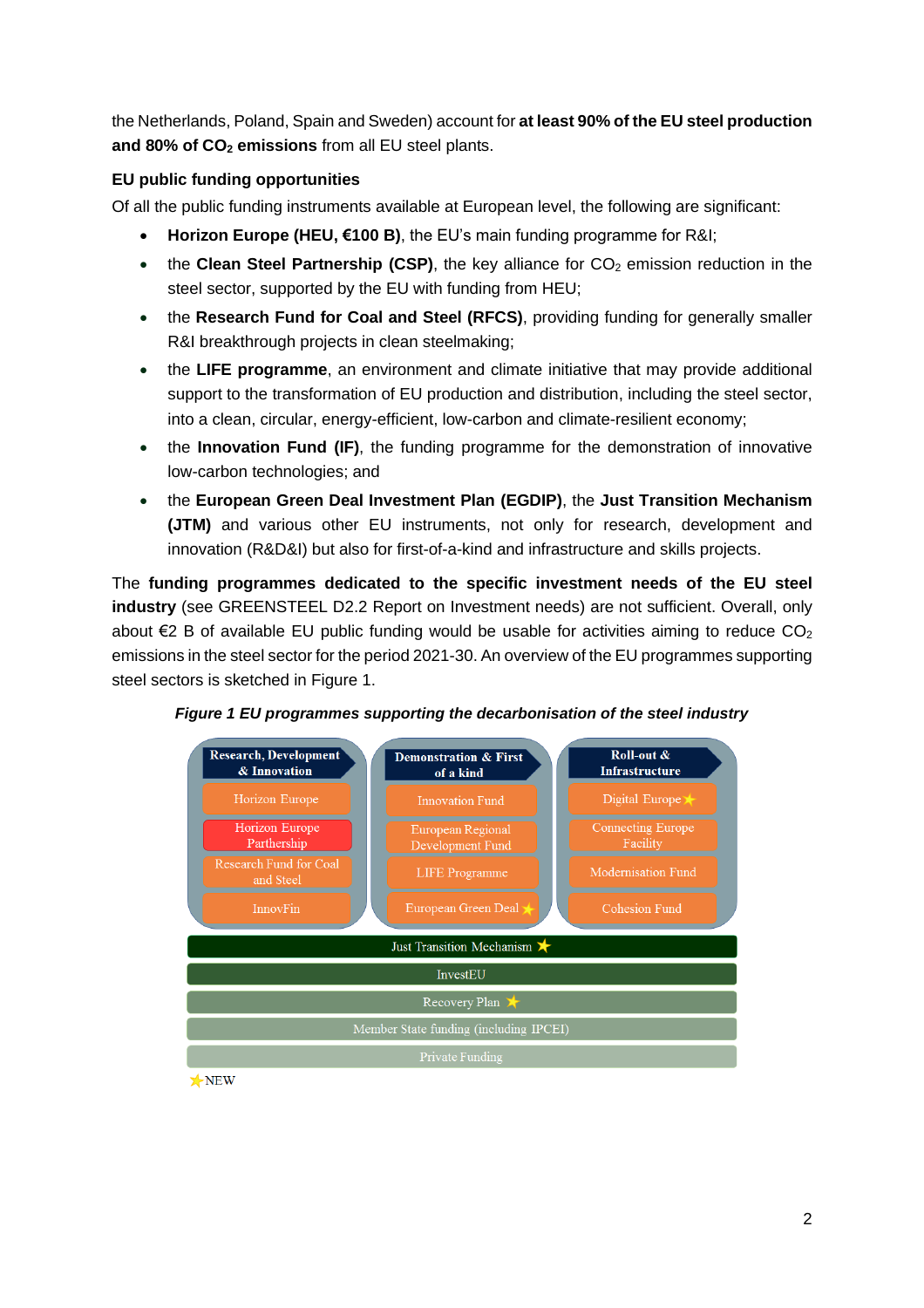



The above-mentioned estimate does not take into account the possible implementation of an **important project of common European interest (IPCEI)** in the steel sector, which is still under discussion. Based on the existing IPCEIs (microelectronics and batteries), additional funding could total around **€2 B**.

Moreover, additional funds could come from initiatives that are either new or under development, such as the **EGDIP**, the JTM and InvestEU. The **EGDIP** has a total budget of **€503 B** (of which **InvestEU** amounts to **€279 B**).

As an example, Table 1 shows an overview of European public funding opportunities.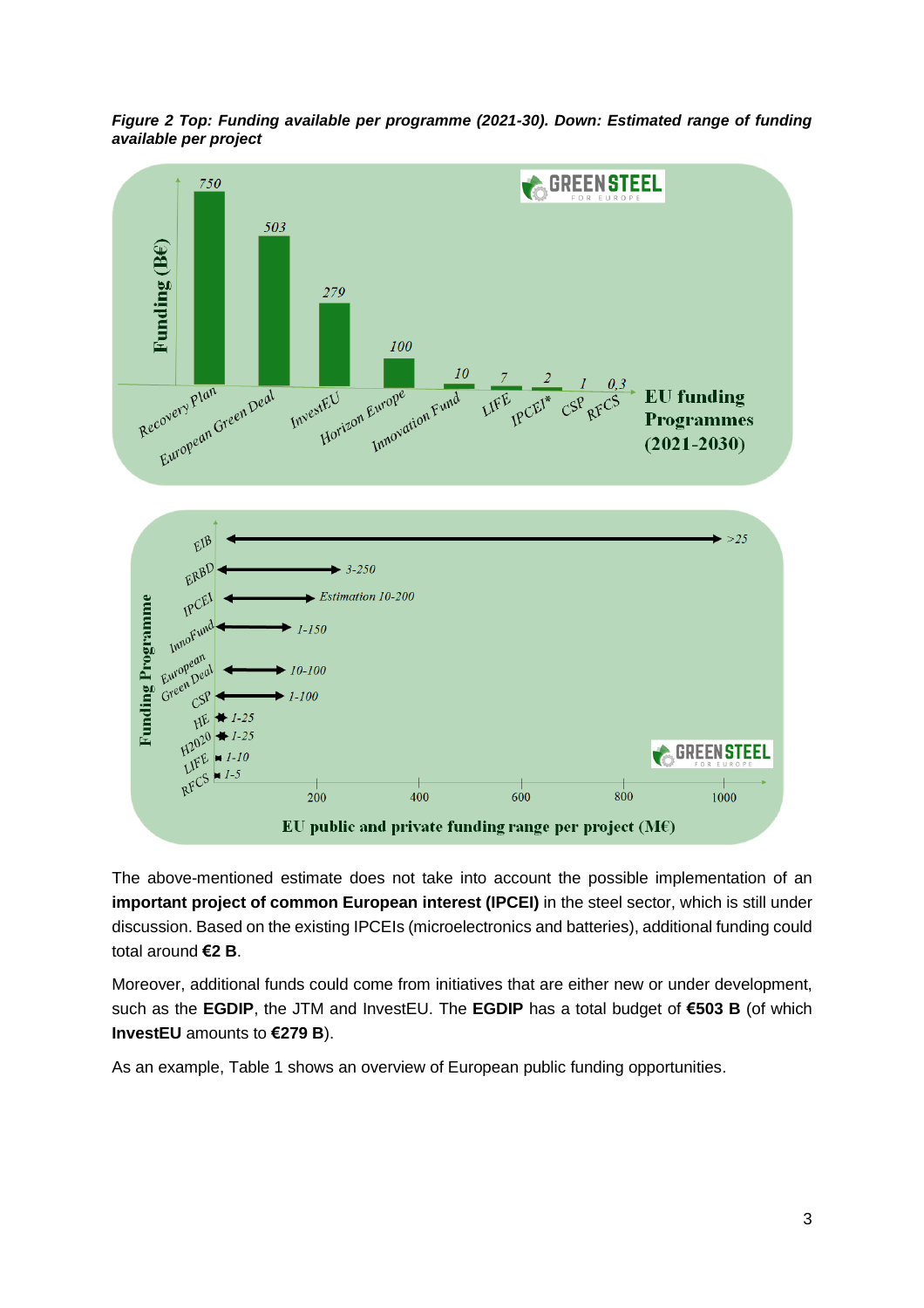| Table 1: Overview of European public funding opportunities |  |
|------------------------------------------------------------|--|
|------------------------------------------------------------|--|

| EU<br>Programme                                                                | <b>Scope and objective</b>                                                                                                                                                                                                                                                                                        | <b>Funding</b><br>available<br>in total     | <b>Estimation</b><br>of<br>funding<br>available<br>for decarbonisation<br>of steel | <b>Beneficiaries</b>               | Type of action                                                                                                                                                         | <b>Blending</b><br>with<br>other<br><b>instruments</b> | <b>TRL</b> |
|--------------------------------------------------------------------------------|-------------------------------------------------------------------------------------------------------------------------------------------------------------------------------------------------------------------------------------------------------------------------------------------------------------------|---------------------------------------------|------------------------------------------------------------------------------------|------------------------------------|------------------------------------------------------------------------------------------------------------------------------------------------------------------------|--------------------------------------------------------|------------|
| <b>Horizon</b><br><b>Europe</b><br>(HEU)                                       | Driving economic growth and<br>creating jobs                                                                                                                                                                                                                                                                      | €100 B<br>$(2021 - 27)$                     | €80 M (2021-30)                                                                    | Undertakings<br>and<br>individuals | <b>R&amp;D&amp;I</b><br>RIA, IA, CSA                                                                                                                                   | CSP, RFCS,<br>IF, LIFE                                 | $1 - 9$    |
| <b>Clean Steel</b><br>Partnership<br>(CSP)                                     | Supporting<br>the<br>decarbonization of the steel<br>industry                                                                                                                                                                                                                                                     | €700<br>M<br>$(2021-27)$                    | €975 M (2021-30)                                                                   | Undertakings<br>and<br>individuals | <b>R&amp;D&amp;I</b><br>small-scale<br>demonstration<br>projects                                                                                                       | RFCS, HEU,<br>IF, LIFE                                 | $5-8$      |
| <b>Research</b><br><b>Fund</b><br>for<br>and<br>Coal<br><b>Steel</b><br>(RFCS) | Supporting R&I in coal and<br>steel sectors.<br>Projects cover: (I) production<br>processes; (ii)<br>application,<br>utilisation and conversion of<br>resources; (iii) safety at work;<br>(iv) environmental protection;<br>reduction<br>of<br>CO <sub>2</sub><br>(v)<br>emissions<br>from<br>steel<br>production | $640$ M per<br>year $(€30)$<br>M for steel) | €300 M (2021-30)                                                                   | Undertakings<br>and<br>individuals | <b>R&amp;D&amp;I</b><br>Research projects (up<br>to 60%), pilot and<br>demonstration<br>projects (up to 50%)<br>accompanying<br>and<br>(up)<br>measures<br>to<br>100%) | HEU, CSP,<br>IF, LIFE                                  | $3/5 - 7$  |
| <b>Innovation</b><br>Fund (IF)                                                 | Supporting the demonstration<br>innovative<br>low-carbon<br>of<br>technologies and promoting<br>GHG emission avoidance                                                                                                                                                                                            | $\mathsf{B}$<br>€10<br>$(2021-30)$          | 20<br>€500<br>M<br>(for<br>different.<br>sectors)<br>$(2021-30)$                   | EII,<br>renewable<br>energy, IT    | Demonstration & first-<br>of-a-kind big $(\in$ >7.5<br>M) or small $(\in < 7.5$ M)<br>projects. Big projects:                                                          | HEU, CSP,<br>RFCS, LIFE                                | $7-9$      |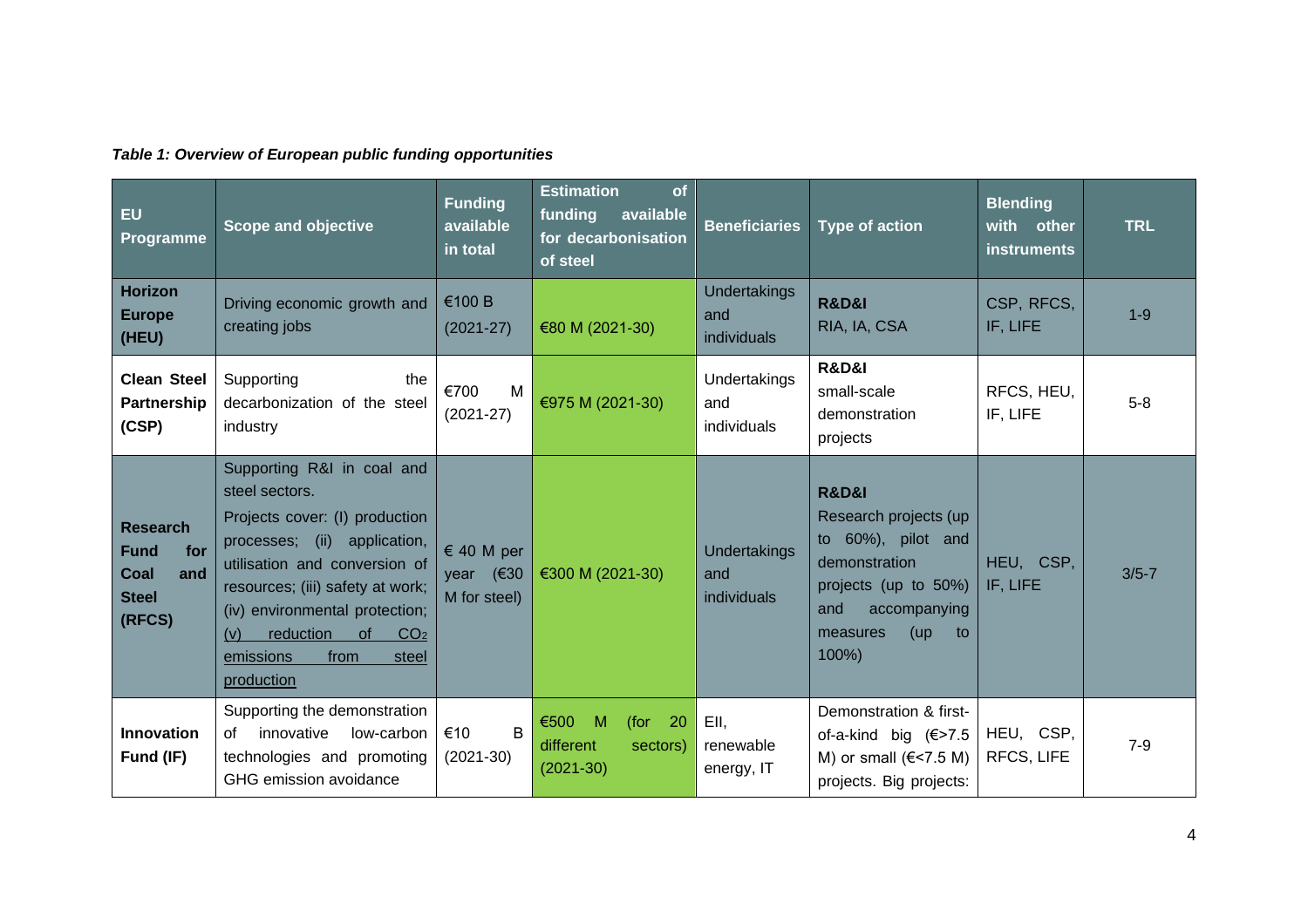| EU<br>Programme                                                       | Scope and objective                                                                                                                                   | <b>Funding</b><br>available<br>in total | <b>Estimation</b><br>of<br>funding<br>available<br>for decarbonisation<br>of steel | <b>Beneficiaries</b>               | <b>Type of action</b>                                                                                                                            | Blending<br>with<br>other<br><i>instruments</i> | <b>TRL</b>                  |
|-----------------------------------------------------------------------|-------------------------------------------------------------------------------------------------------------------------------------------------------|-----------------------------------------|------------------------------------------------------------------------------------|------------------------------------|--------------------------------------------------------------------------------------------------------------------------------------------------|-------------------------------------------------|-----------------------------|
|                                                                       |                                                                                                                                                       |                                         |                                                                                    |                                    | 60%<br>of<br>to<br><b>up</b><br>additional<br>costs<br>related to innovative<br>technologies;<br>small<br>projects: up to 60% of<br><b>CAPEX</b> |                                                 |                             |
| <b>LIFE</b>                                                           | Promoting environment and<br>climate actions                                                                                                          | €5.4<br>B<br>$(2021 - 27)$              | €50 M (2021-30)                                                                    | Climate,<br>environment.<br>nature | Demonstration & first-<br>of-a-kind projects                                                                                                     | HEU, CSP,<br>RFCS, IF                           | $6-9$                       |
| European<br><b>Green Deal</b><br><b>Investment</b><br>Plan<br>(EGDIP) | Helping the most vulnerable<br>deal<br>with<br>regions<br>the<br>socio-economic impacts<br>of<br>the green transition                                 | €503<br>B<br>$(2021-27)$                | <b>Currently</b><br>under<br>evaluation at EU level                                | Climate,<br>environment            | Demonstration & first-<br>of-a-kind projects                                                                                                     | HEU, CSP,<br>RFCS, IF                           | $7-9$                       |
| <b>Digital</b><br><b>Europe</b><br>(DE)                               | Building the strategic digital<br>capacities in the EU and<br>facilitating<br>wide<br>the<br>deployment<br>digital<br>of<br>technologies              | €9.2 B<br>$(2021 - 27)$                 | <b>Not</b><br>directly<br>contributing to CO <sub>2</sub><br>emission reduction    | Undertakings<br>and<br>individuals | Roll-out<br>&<br>infrastructure<br>digitisation projects                                                                                         | <b>Draft</b><br>orientation                     | <b>Draft</b><br>orientation |
| <b>Connecting</b><br><b>Europe</b><br><b>Facility</b><br>(CEF)        | Promoting growth, jobs and<br>competitiveness<br>through<br>targeted<br>infrastructure<br>investment at European level<br>(to support the development | €28.7<br>$\, {\sf B}$<br>$(2021 - 27)$  | directly<br><b>Not</b><br>contributing to CO <sub>2</sub><br>emission reduction    | Undertakings<br>and<br>individuals | Roll-out<br>&<br>infrastructure projects<br>in energy, telecom<br>and transport sectors                                                          | <b>CF</b>                                       | Infrastructure<br>networks  |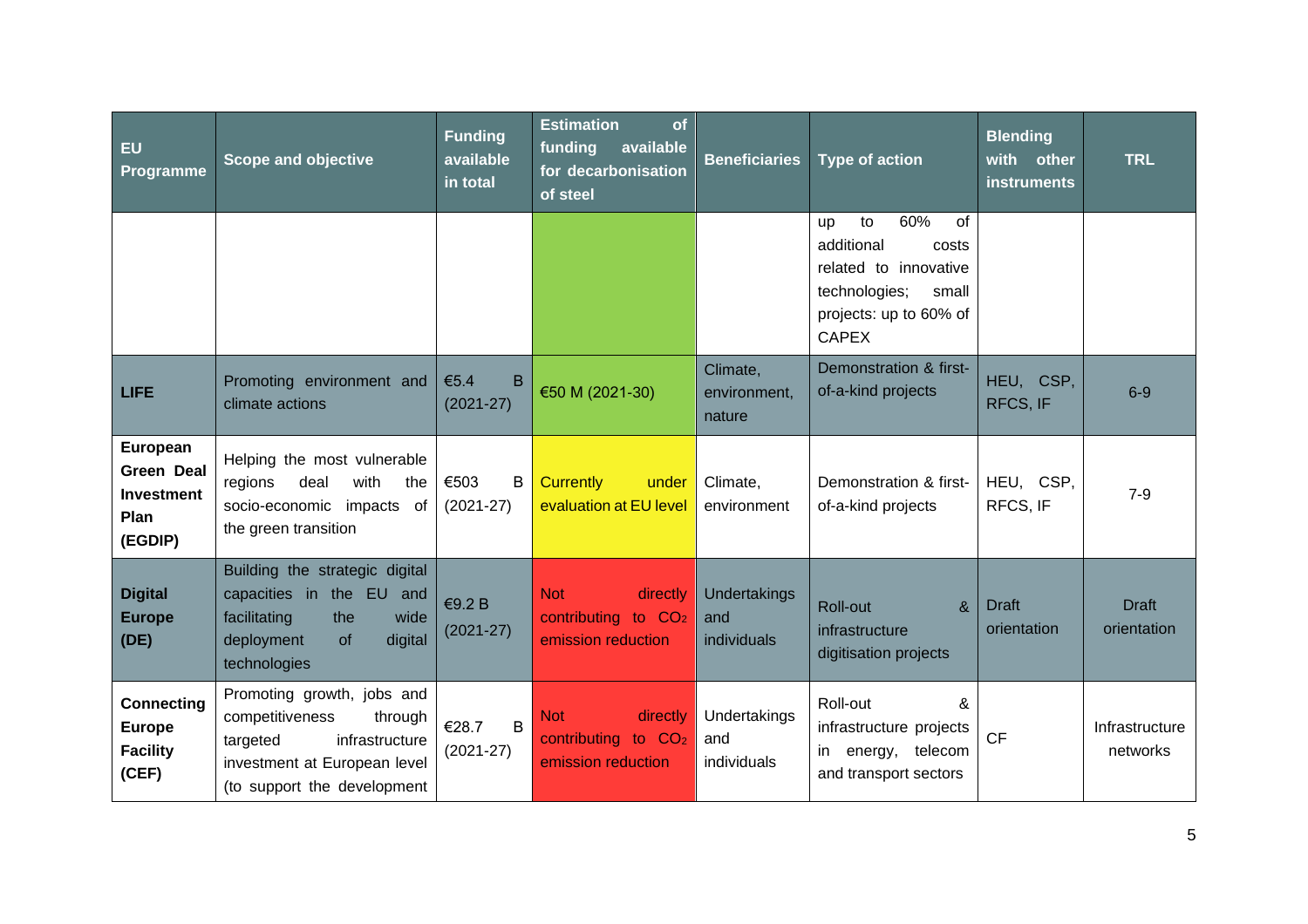| <b>EU</b><br>Programme          | <b>Scope and objective</b>                                                                                                                                                        | <b>Funding</b><br>available<br>in total                                             | <b>Estimation</b><br>of<br>funding<br>available<br>for decarbonisation<br>of steel | <b>Beneficiaries</b>                    | <b>Type of action</b>                                                                        | <b>Blending</b><br>with other<br>instruments                   | <b>TRL</b>                           |
|---------------------------------|-----------------------------------------------------------------------------------------------------------------------------------------------------------------------------------|-------------------------------------------------------------------------------------|------------------------------------------------------------------------------------|-----------------------------------------|----------------------------------------------------------------------------------------------|----------------------------------------------------------------|--------------------------------------|
|                                 | high-performing,<br>οf<br>sustainable and efficiently-<br>interconnected<br>trans-<br>European networks in the<br>fields of transport, energy and<br>digital services)            |                                                                                     |                                                                                    |                                         |                                                                                              |                                                                |                                      |
| Erasmus+                        | Supporting<br>education,<br>training, youth and sport in<br>Europe                                                                                                                | €14.7<br>B<br>$(2021 - 27)$                                                         | <b>Not</b><br>directly<br>contributing to CO <sub>2</sub><br>emission reduction    | Undertakings<br>and<br>individuals      | <b>Projects</b><br>aimed at<br>skills,<br>mobility,<br>cooperation,<br>and<br>policy reform  | <b>Not</b><br>applicable<br>$(co-$<br>financing up<br>to 100%) | Education,<br>skills and<br>training |
| <b>ERA-NET</b>                  | Supporting the preparation<br>establishment<br>of<br>and<br>networking structures, and<br>the design, implementation<br>and coordination of joint<br>activities                   | Depending<br>the<br>on<br>amount<br>allocated<br>by<br>each<br>region and<br>the EC | Indirect contribution<br>CO <sub>2</sub><br>emission<br>to l<br>reduction          | Depending on<br>specific<br>the<br>call | SMEs, depending on<br>EC<br>and<br>regional<br>criterial                                     | EC                                                             | Depends on<br>the specific<br>call   |
| <b>SME</b><br><b>Instrument</b> | Supporting high-risk,<br>high-<br>potential SMEs to develop<br>and bring to the market new<br>products,<br>services<br>and<br>business models that could<br>drive economic growth | 1.2 B€                                                                              | <b>Estimated not directly</b><br>contributing to $CO2$<br>emission reduction       | <b>SMEs</b>                             | <b>Dedicated to SMEs</b><br>COSME, INNOSUP,<br><b>EUROSTAS.</b><br><b>SME</b><br>instruments | <b>Regions</b>                                                 | $4 - 9$                              |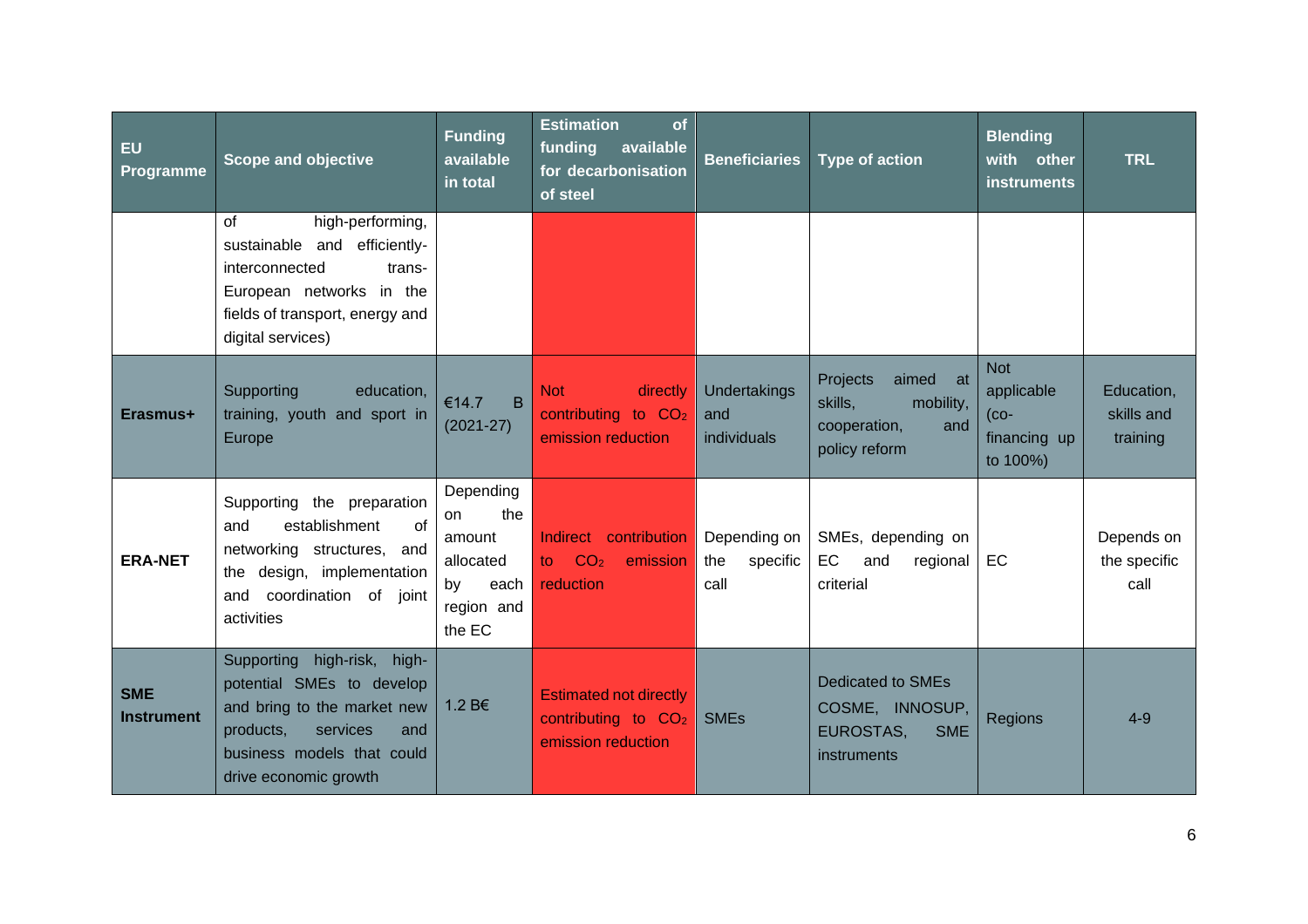| <b>EU</b><br><b>Programme</b>                                           | <b>Scope and objective</b>                                                                                                                                                           | Funding<br>available<br>in total            | <b>Estimation</b><br><b>of</b><br>available<br>funding<br>for decarbonisation<br>of steel | <b>Beneficiaries</b> | <b>Type of action</b> | <b>Blending</b><br>with<br>other<br>instruments                                              | <b>TRL</b> |
|-------------------------------------------------------------------------|--------------------------------------------------------------------------------------------------------------------------------------------------------------------------------------|---------------------------------------------|-------------------------------------------------------------------------------------------|----------------------|-----------------------|----------------------------------------------------------------------------------------------|------------|
| Important<br>project<br>of<br>common<br>European<br>interest<br>(IPCEI) | Providing a<br>contribution to<br>Union<br>objectives<br>and<br>significant<br>impact<br><b>on</b><br>growth,<br>economic<br>sustainability<br>value<br>or<br>creation across the EU | Agreement<br>among at<br>least three<br>MSs | Around $E2$ B (based<br>on the two existing<br><b>IPCEI</b> for R&D)                      | By sector            | R&D&I                 | National<br>funding,<br>structural<br>funds<br>and<br>EU<br>central<br>funding<br>programmes | $5-9$      |

*Source: authors' own composition.*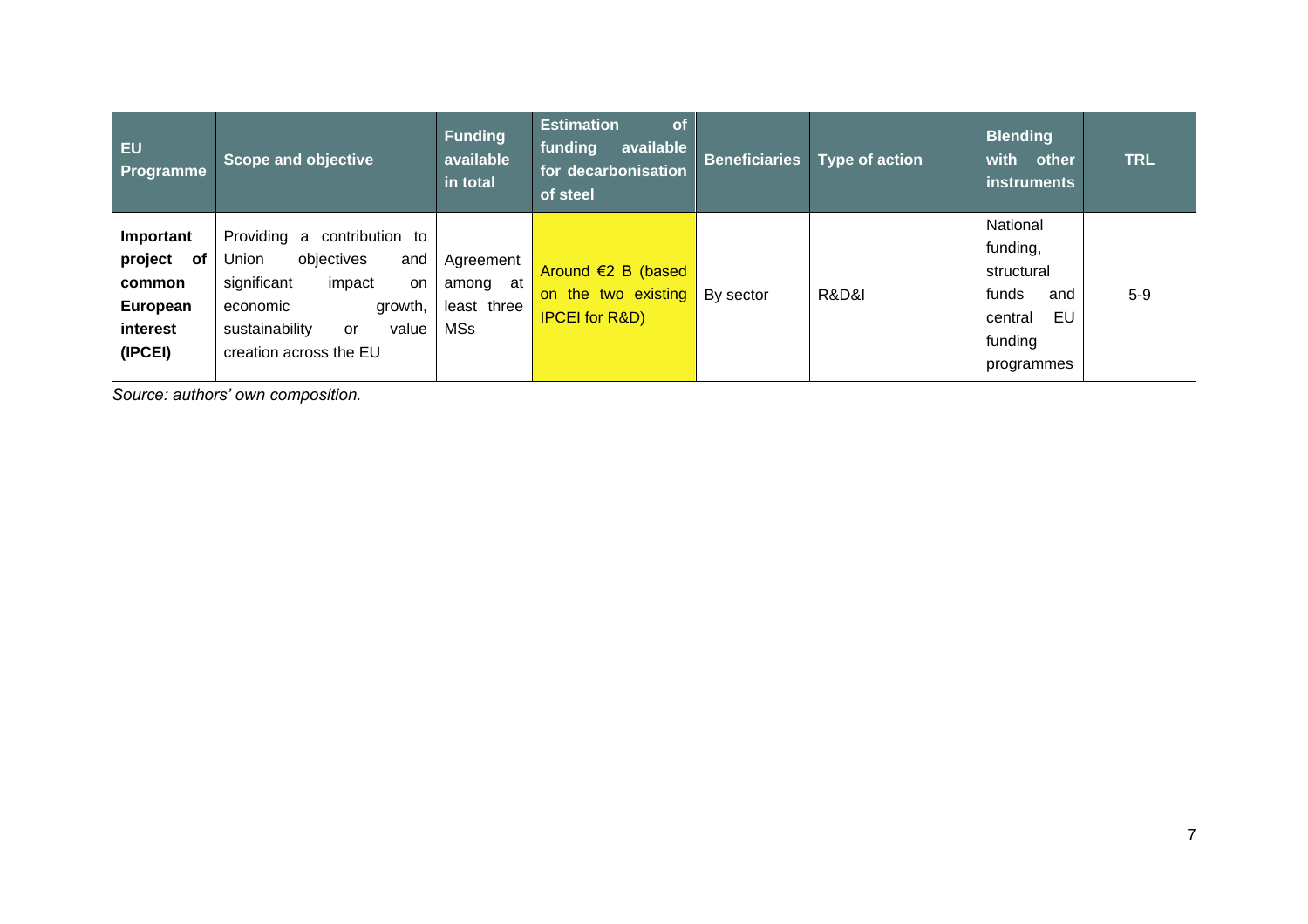[Figure 3](#page-8-0) below shows the distribution of the 81 national and regional public instruments analysed by member states and region. The figures demonstrate the **interest of member states and regions in supporting industrial transformation**. The number of national instruments is consistently higher than that of regional ones. However, regions also are demonstrating growing support. That said, **rules tend to differ significantly**.

<span id="page-8-0"></span>



#### *Source: authors' own calculation.*

Quite often, national and regional programmes are insufficiently coordinated in terms of scope, timeline and funding availability. Long-term visibility and stability must also be ensured to allow for blending with the new set of EU initiatives, in order properly to support  $CO<sub>2</sub>$  emission reduction in the steel sector.

Based on the information currently available on national and regional funds, **approximately €400 M** per year would be available for  $CO<sub>2</sub>$  emission reduction in the steel sector for all 11 European countries considered in the analysis for the period 2021-22. This amount is in addition to the amount cited above for EU instruments.

The report also present details on **private** instruments available at **the European, national and regional levels**, including from banks, highlighting, whenever possible, **synergies** such as:

- involvement of public and private investors, increasing the total amount of financing available to projects compared with support through grants only;
- greater and more extensive support to beneficiaries that may not be supported by a single grant at EU or national level, also taking into consideration state aid rules;
- risk reduction and bridging the so-called "innovation valley of death" (the gap between academic-based innovations and their commercial application in the marketplace); and
- better alignment of company interests with the successful outcome of the project.

In this context, every year all main **development banks** (World Bank, International Finance Corporation, European Bank for Reconstruction and Development, European Investment Bank,